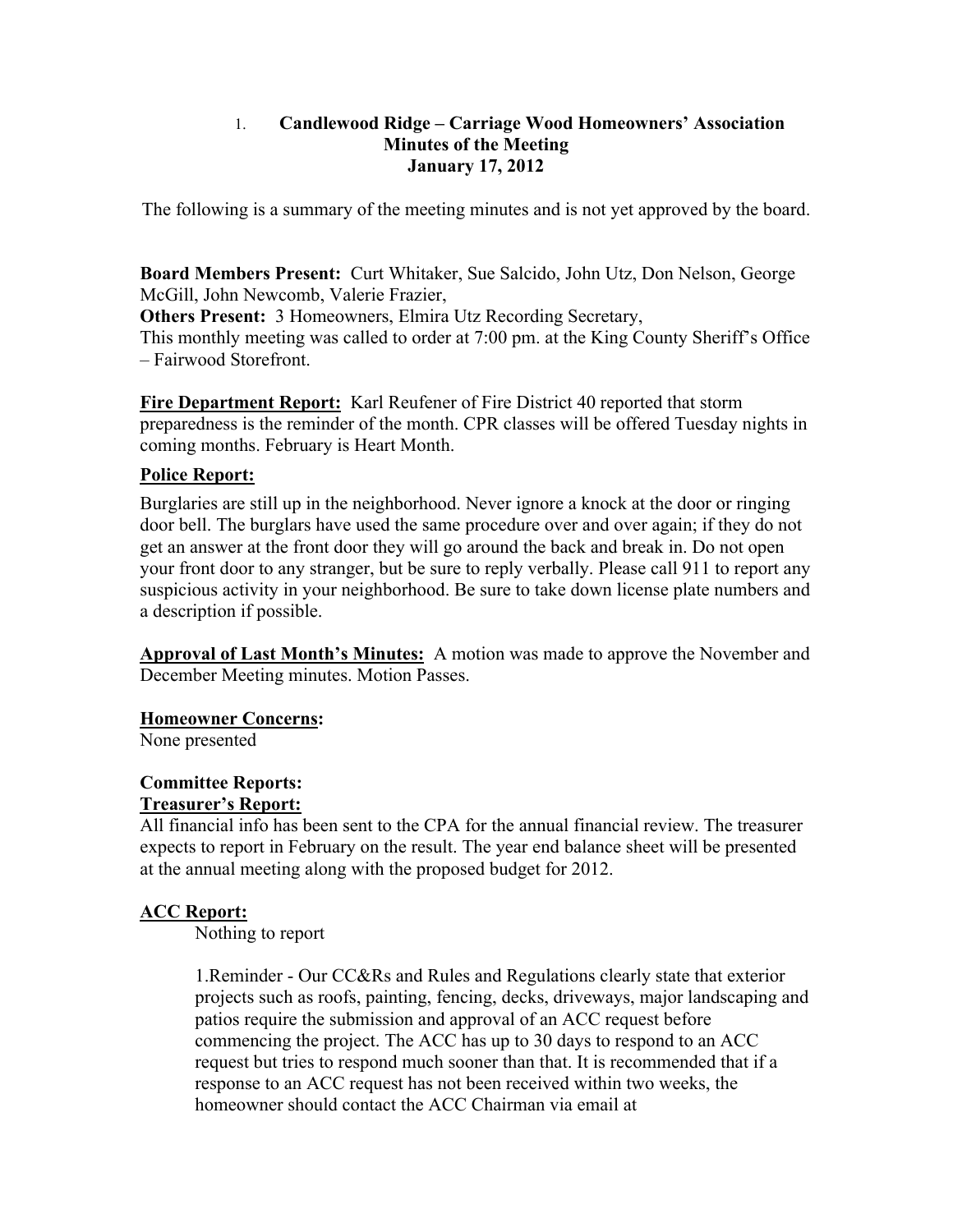$\architecture@crcwhoa.org$  or by leaving a voice message at 425-738-8611. For emergency type repairs notify the ACC Chairman as indicated above and mention that it is an emergency type situation. Please do not contact the ACC chairman via a home phone number.

- 1. A notebook with samples of colors that provide a range of colors that meet HOA guidelines for repainting homes is available and will be provided upon request. Please contact the ACC chairman as indicated above if you would like to see it.
- 2. Please remember we do not accept ACC request forms via email. Please mail them to CR/CW HOA, PO Box 58397, Renton, WA 98058

## **Common Areas Maintenance Report:**

Nothing to report. Reminder to all Homeowners that we the Candlewood park bridge is extremely slippery this time of year.

**Reminder:** Our parks are private parks which exist for the use and enjoyment of HOA residents, their families and guests. They are not public parks. Our park usage rules apply to everyone. Following are some of the rules that have been established to maximize safety, and minimize liability and maintenance cost:

A. Park Hours: 9:00 am to dusk.

B. No Smoking, alcohol, drugs, loud music, golfing, motorized vehicles or **Fireworks** are allowed.

C. Animals must be leashed and owners are responsible for clean

## **Complaints Negotiations Report:**

Reminder to all homeowners: All complaints must be signed and mailed in. They cannot be accepted via e-mail.

- $\bullet$  2 New
- 5 Closed
- 12 Active
- 7 Fine Stage
- 1 Pending (moss cannot be cleaned safely off roofs this time of year)
- 2 First Letter
- 2 Possible Fines

# **Capital Improvement Committee:**

Please contact the board if you have any ideas for Capital Improvements.

#### **Legal and Insurance Report:**

Thanks to members providing pictures of troubled properties. Status of spreadsheet to go to chair soon.

#### **Nominating Committee**

Nothing new to report

#### **Rental Home / Change of Address Committee**

Changes of Address and Rentals

• Reminder – When HOA correspondence needs to be delivered to an address other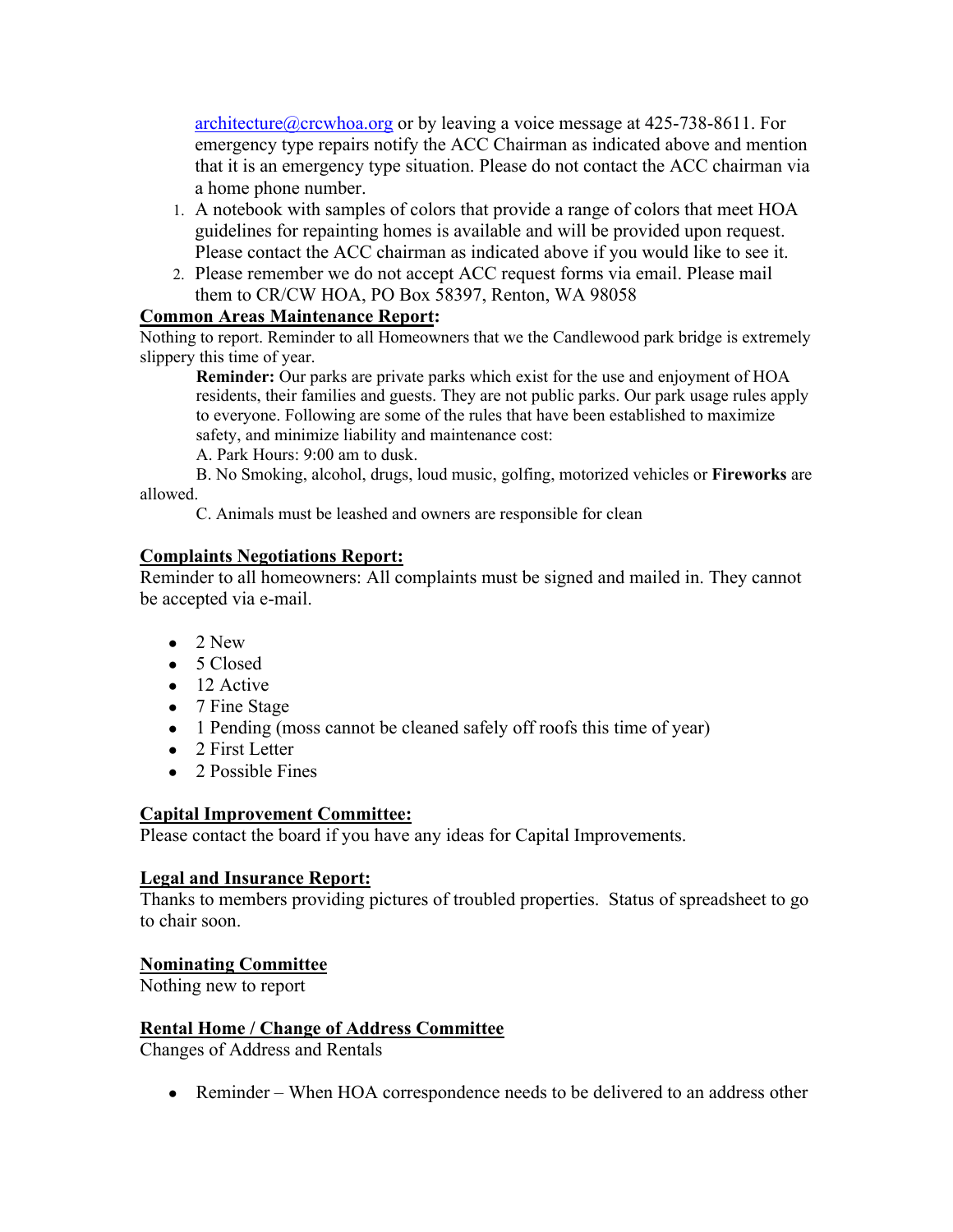than the HOA street address, your HOA needs to be notified in writing of the correct address to send the correspondence. This applies to absentee homeowners who are renting or leasing their homes, homes that are vacant, and homeowners who choose to receive their correspondence at a PO Box or alternate address. In addition homeowners who are renting or leasing are required to comply the provisions of the Leasing/Rental of Homes/Tenants Rules and Regulations.

## **Old Business:**

Park Security-CR/CW HOA is scheduling a meeting with Fairwood Greens HOA to utilize their Securitas patrols for the short block between the Greens border and the Candlewood Ridge Park. Door hangers-tabled Work session-tabled

#### **New Business:**

Annual meeting agenda reviewed. In the case of inclement weather the meeting will be re-scheduled.

## **Meeting Adjourned at 8:18**

**Welcoming Committee** – If you are new to the neighborhood and would like an HOA information packet, call the HOA phone number at 425-738-8611 and leave a voice message or send an email request to  $info@crcwhoa.org$ .

Homeowner asked if we send welcome packets to renters. Answer is yes we do, if we are notified of the change. Please feel free to notify the HOA if you notice a move happening in your area.

**Special Topics:** Visit our Website and contact the HOA via Email at:

Web – www.crcwhoa.org Email –  $info@crcwhoa.org$ 

A motion was made to adjourn the meeting at 8:35 pm.

#### **Next Board Meetings:**

- January 24<sup>th</sup> Annual Meeting, Fairwood United Methodist Church 7pm
- February  $21^{st}$ ,  $2012$

Meetings are usually held at **7:00 pm.** at the Sheriff's Office, Albertson's Shopping Center.

All Homeowners are welcome to attend.

#### 1. **Candlewood Ridge / Carriage Wood Announcements & Reminders**

**\*ACC Requests** - The HOA CC&Rs and Rules and Regulations documents clearly state that exterior projects such as roofs, painting, fencing, decks and patios require the submission and approval of an ACC request before commencing the project. The ACC